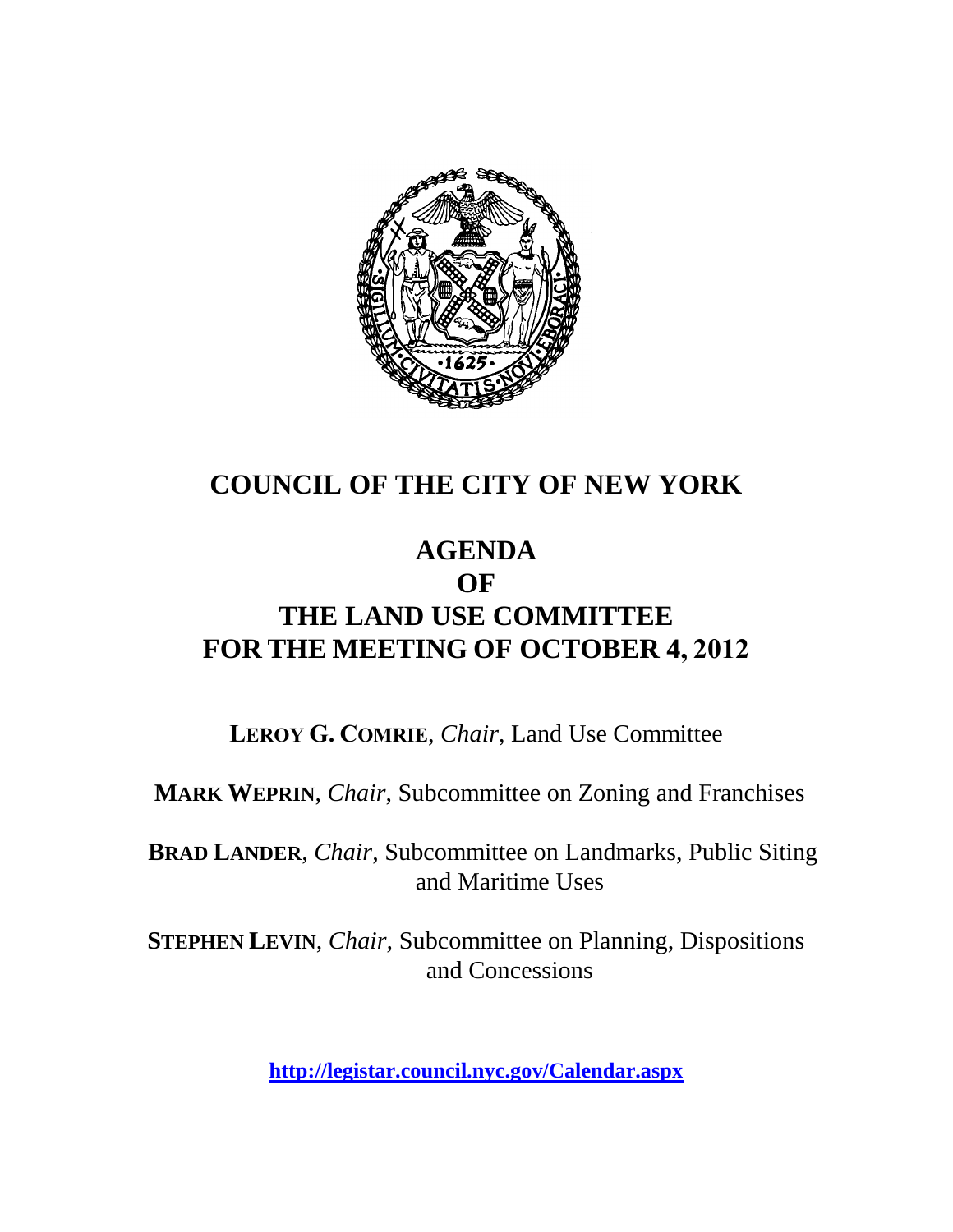## **AGENDA OF THE LAND USE COMMITTEE**

The Land Use Committee will hold a meeting in the **Council Committee Room, 250 Broadway, 16th Floor,** New York City, New York 10007, commencing at **10:00 A.M. on Thursday, October 4, 2012**, and will consider the following items and conduct such other business as may be necessary:

### **L.U. No. 680 JAMAICA PROJECT**

#### **QUEENS CB - 12 20135029 HAQ**

Application submitted by New York City Department of Housing Preservation and Development ("HPD"), for an amendment to an Urban Development Action Area Project located at 89-06 138<sup>th</sup> Street (Block 9970, Lot 23), 107-05 Sutphin Boulevard (Block 10090, Lot 21) and 107-08  $150^{th}$  Street (Block 10090, Lot 23), Borough of Queens, Community Board 12, Council Districts 24 and 28. This matter is subject to Council review and action at the request of HPD and pursuant to Section 577 of the Private Housing Finance Law for an exemption from real property taxes.

#### **L.U. No. 705**

#### **RIVERSIDE-WEST END HISTORIC DISTRICT EXTENSION I MANHATTAN CB - 7 20135017 HKM (N 130002 HKM)**

Designation (List No. 457/LP-2463) by the Landmarks Preservation Commission pursuant to Section 3020 of the New York City Charter regarding the landmark designation of the Riverside-West End Historic District Extension I.

West 79th Street (aka 307-313 West 79th Street), easterly along the northern The Riverside-West End Historic District Extension I consists of the property bounded by a line beginning at the northwest corner of Broadway and West 79th Street, extending westerly along the northern curbline of West 79th Street to a point on a line extending southerly from the western property line of 307 West 79th Street (aka 307- 313 West 79th Street), northerly along said line and the western property line of 307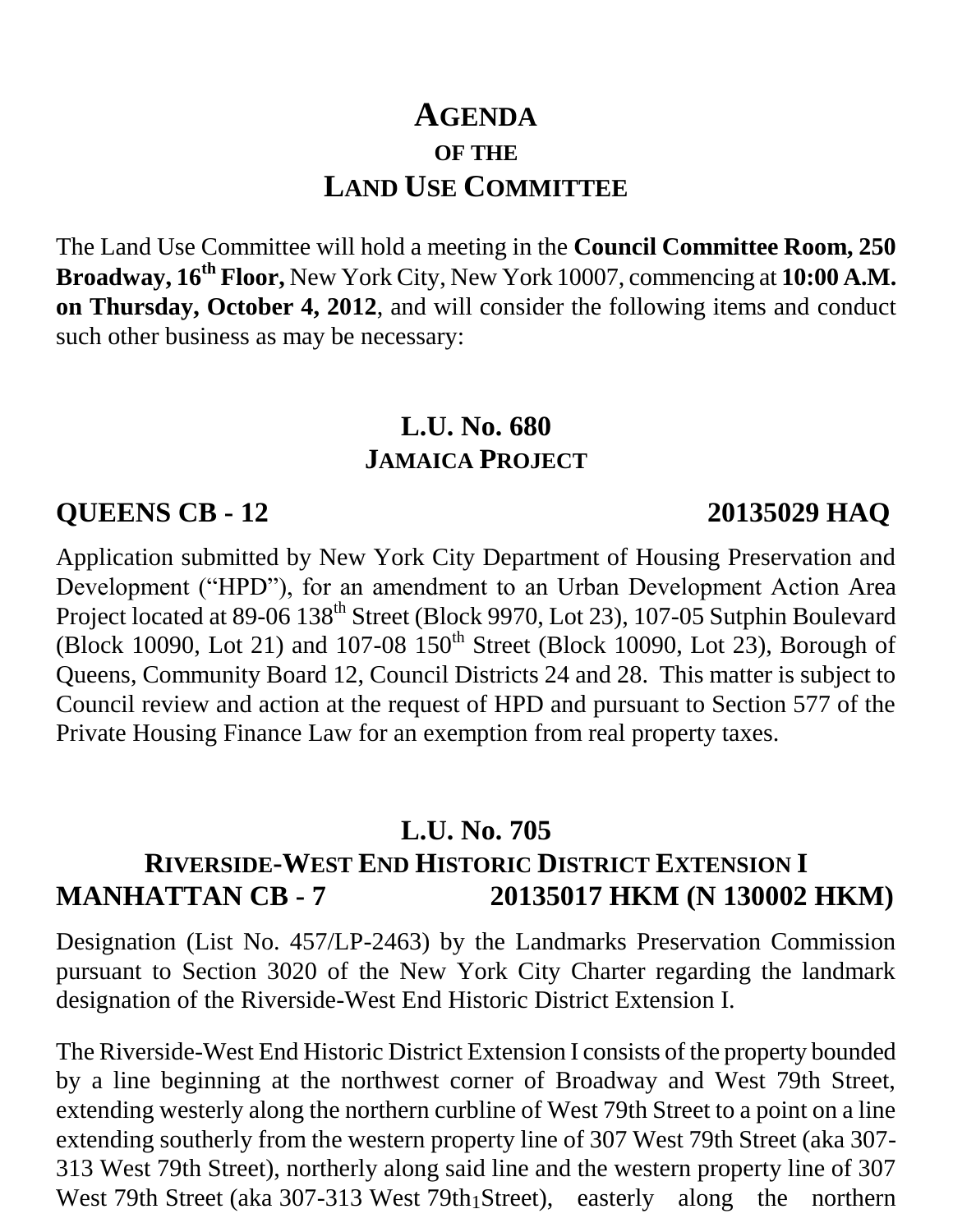property line of 307 West 79th Street (aka 307-313 West 79th Street), northerly along the western property line of 411 West End Avenue (aka 409-411 West End Avenue; 302-304 West 80th Street) to the northern curbline of West 80th Street, easterly along the northern curbline of West 80th Street to a point on a line extending southerly from the western property line of 425 West End Avenue (aka 301 West 80th Street), northerly along said line and the western property line of 425 West End Avenue (aka 301 West 80th Street), westerly along part of the southern property line of 433 West End Avenue (aka 431-439 West End Avenue; 300-302 West 81st Street), northerly along part of the western property line of 433 West End Avenue (aka 431-439 West End Avenue; 300-302 West 81st Street), easterly along part of the northern property line of 433 West End Avenue (aka 431-439 West End Avenue; 300-302 West 81<sup>st</sup> Street), northerly along part of the western property line of 433 West End Avenue (aka 431-439 West End Avenue; 300-302 West 81st Street) to the southern curbline of West 81st Street, westerly along the southern curbline of West 81st Street, northerly along the eastern curbline of Riverside Drive, easterly along the northern curbline of West 85th Street to a point on a line extending southerly from the western property line of 355 West 85th Street (aka 351-355 West 85th Street), northerly along said line and the western property line of 355 West 85th Street (aka 351-355 West 85th Street), westerly along part of the southern property line of 340 West 86th Street (aka 340-346 West 86th Street), northerly along the western property line of 340 West 86<sup>th</sup> Street (aka 340-346 West 86th Street) to the northern curbline of West 86th Street, easterly along the northern curbline of West 86th Street to a point on a line extending southerly from the western property line of 349 West 86th Street, northerly along the western property line of 349 West 86th Street, easterly along the northern property lines of 349 through 305 West 86th Street (aka 303-307 West 86th Street), northerly along part of the western property line of 545 West End Avenue (aka 541-551 West End Avenue; 301 West 86th Street) and the western property line of 555 West End Avenue (aka 553-559 West End Avenue; 300 West 87th Street) to the northern curbline of West 87th Street, easterly along the northern curbline of West 87th Street to a point on a line extending northerly from the eastern property line of 552 West End Avenue (aka 264 West 87th Street), southerly along said line and the eastern property lines of 552 West End Avenue (aka 264 West 87th Street) and 550 West End Avenue, easterly along part of the northern property line of 540 West End Avenue (aka 540-546 West End Avenue; 261-263 West 86th Street) and the northern property line of 257 West 86th Street (aka 255-259 West 86th Street), southerly along the eastern property line of 257 West 86th Street (aka 255-259 West 86th Street) to the southern curbline of West 86th Street, easterly along the southern curbline of West  $86<sup>th</sup>$  Street, southerly along the western curbline of Broadway, westerly along the northern curbline of West 83rd Street to a point on a line

2 extending northerly from the eastern property line of 470 West End Avenue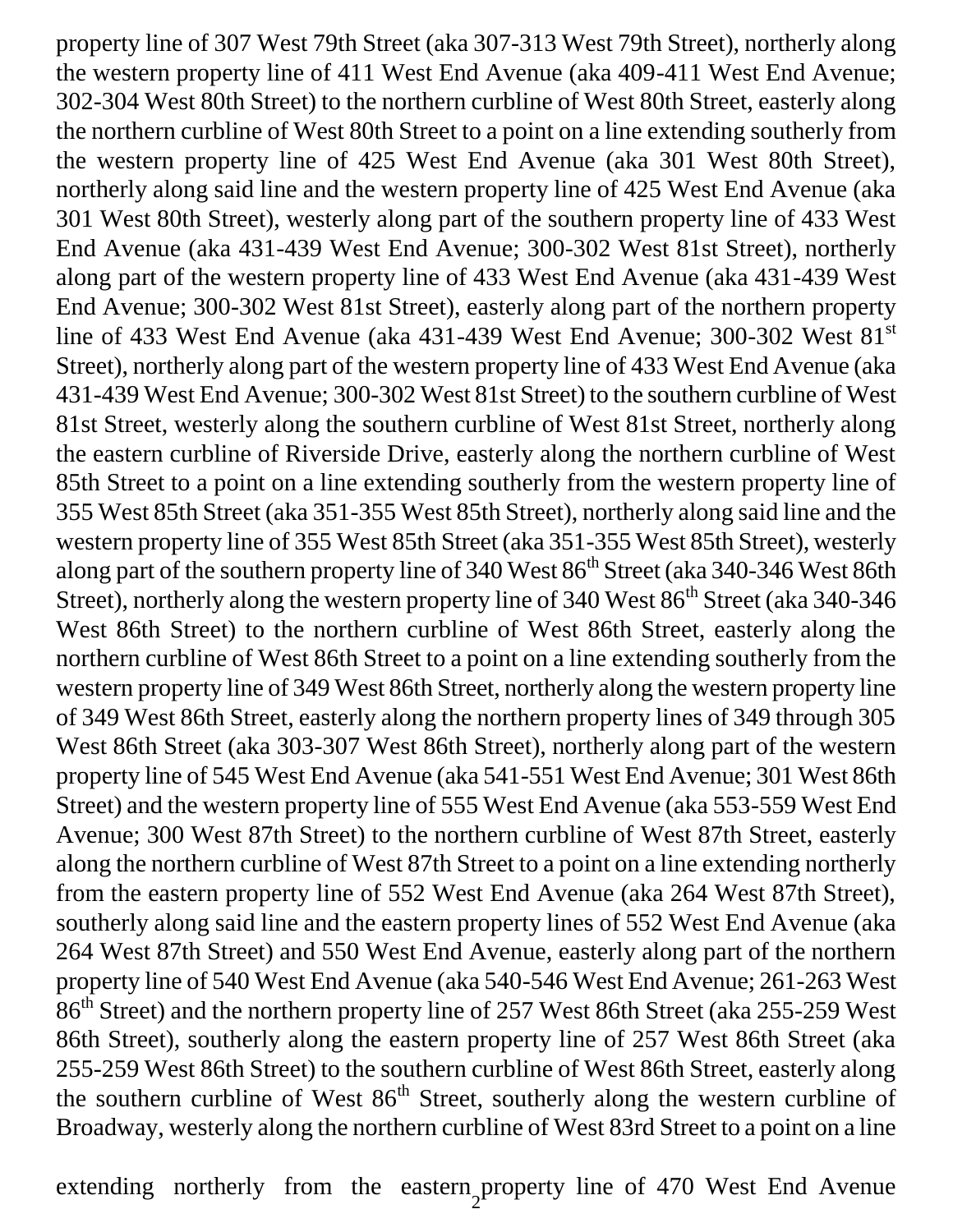southerly along the eastern property line of 460-466 West End Avenue (aka 253-257 West 82nd Street) to the southern curbline of West 82nd Street, easterly along the southern curbline of West 82nd Street, southerly along the western curbline of Broadway, westerly along the northern curbline of West 81st Street to a point on a line extending northerly from the eastern property line of 424 West End Avenue (aka 424- 436 West End Avenue; 278-280 West 81st Street), southerly along said line and the eastern property lines of 424 West End Avenue (424-436 West End Avenue; 278-280 West 81<sup>st</sup> Street) and 251 West 80th Street to the northern curbline of West 80th Street, westerly along the northern curbline of West 80th Street to a point on a line extending northerly from the eastern property line of 412 West End Avenue (aka 252-256 West 80th Street), southerly along said line and the eastern property line of 412 West End Avenue (aka 252-256 West 80th Street), westerly along part of the southerly property line of 412 West End Avenue (aka  $252{\text -}256$  West  $80^{\text{th}}$  Street), southerly along the eastern property line of 410 West End Avenue (aka 408-410 West End Avenue), easterly along part of the northern property line of 400 West End Avenue (aka 400-406 West End Avenue; 267-269 West 79th Street) and the northern property line of 265 West 79th Street (aka 2221-2229 Broadway) to the western curbline of Broadway, and southerly along the western curbline of Broadway, to the point of beginning.

(aka 470-472 West End Avenue; 262-270 West 83rd Street), southerly along said line and the eastern property line of 470 West End Avenue (aka 470-472 West End Avenue; 262-270 West 83rd Street), westerly along part of the southern property line of 470 West End Avenue (aka 470-472 West End Avenue; 262-270 West 83rd Street),

### **L.U. No. 706 REVEL**

## **MANHATTAN CB - 2 20125808 TCM**

Application pursuant to Section 20-226 of the Administrative Code of the City of New York, concerning the petition of ITM Garden, Inc., d/b/a Revel, for a revocable consent to continue to maintain and operate an unenclosed sidewalk café located at 10 Little West 12<sup>th</sup> Street.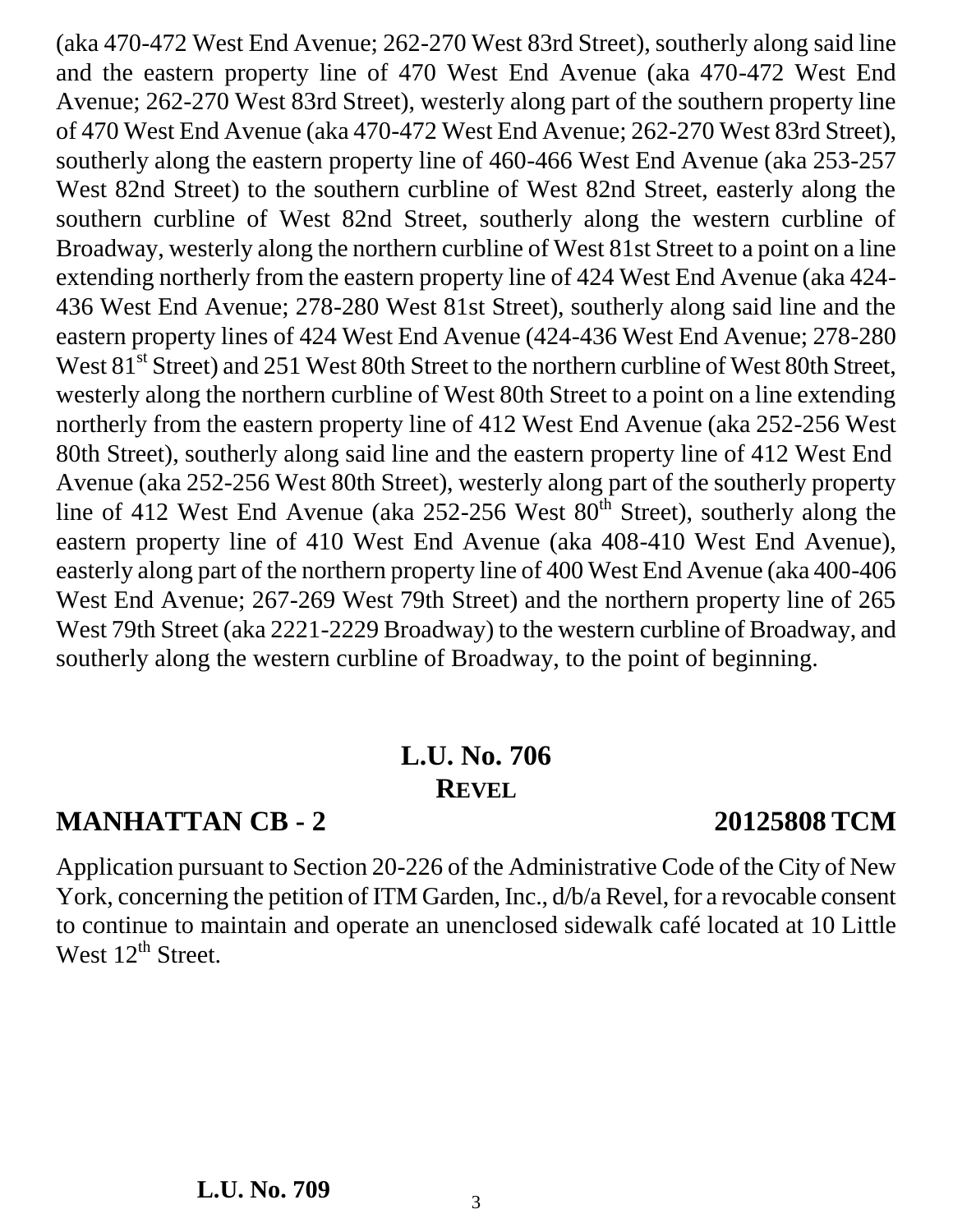#### **QUEENS CB - 7 C 120138 ZMQ**

Application submitted by Frank Marando Landscape Inc. pursuant to Sections 197-c and 201 of the New York City Charter for an amendment of the Zoning Map, Section No. 7b, by changing from an R4A District to an M1-1 District property bounded by 11th Avenue, 131st Street, a line 200 feet southerly of 11th Avenue, and a line midway between 130th Street and 131st Street, as shown on a diagram (for illustrative purposes only) dated June 4, 2012.

### **L.U. NOS. 712, 713 AND 714 ARE RELATED**

### **L.U. No. 712**

## **BEDFORD-STUYVESANT N. REZONING & TEXT AMENDMENT BROOKLYN CB - 3 C 120294 ZMK**

Application submitted by the Department of City Planning pursuant to Sections 197-c and 201 of the New York City Charter for an amendment of the Zoning Map, Section Nos. 12d, 13b, 16c, and 17a, to rezone all or portions of 140 blocks in Community Board 3 of Brooklyn (for further information see the Council Website – [http://legistar.council.nyc.gov/Calendar.aspx\)](http://legistar.council.nyc.gov/Calendar.aspx)

#### **L.U. No. 713**

### **BEDFORD-STUYVESANT N. REZONING & TEXT AMENDMENT BROOKLYN CB - 3 N 120295 ZRK**

Application submitted by the Department of City Planning, pursuant to Section 201 of the New York City Charter, for an amendment of the Zoning Resolution of the City of New York, relating to Article I, Chapters I and II, Article II, Chapter III, Article III, Chapters III, IV, V, and VI, Article VI, Chapter II, and Article XIII, Chapter II, for a proposed text amendment to establish new zoning district, C4-4L; establish a new Inclusionary Housing Area; and establish a new Enhanced Commercial District (for further information see the Council Website -

http://legistar.council.nyc.gov/Calendar.aspx)

**L.U. No. 714**